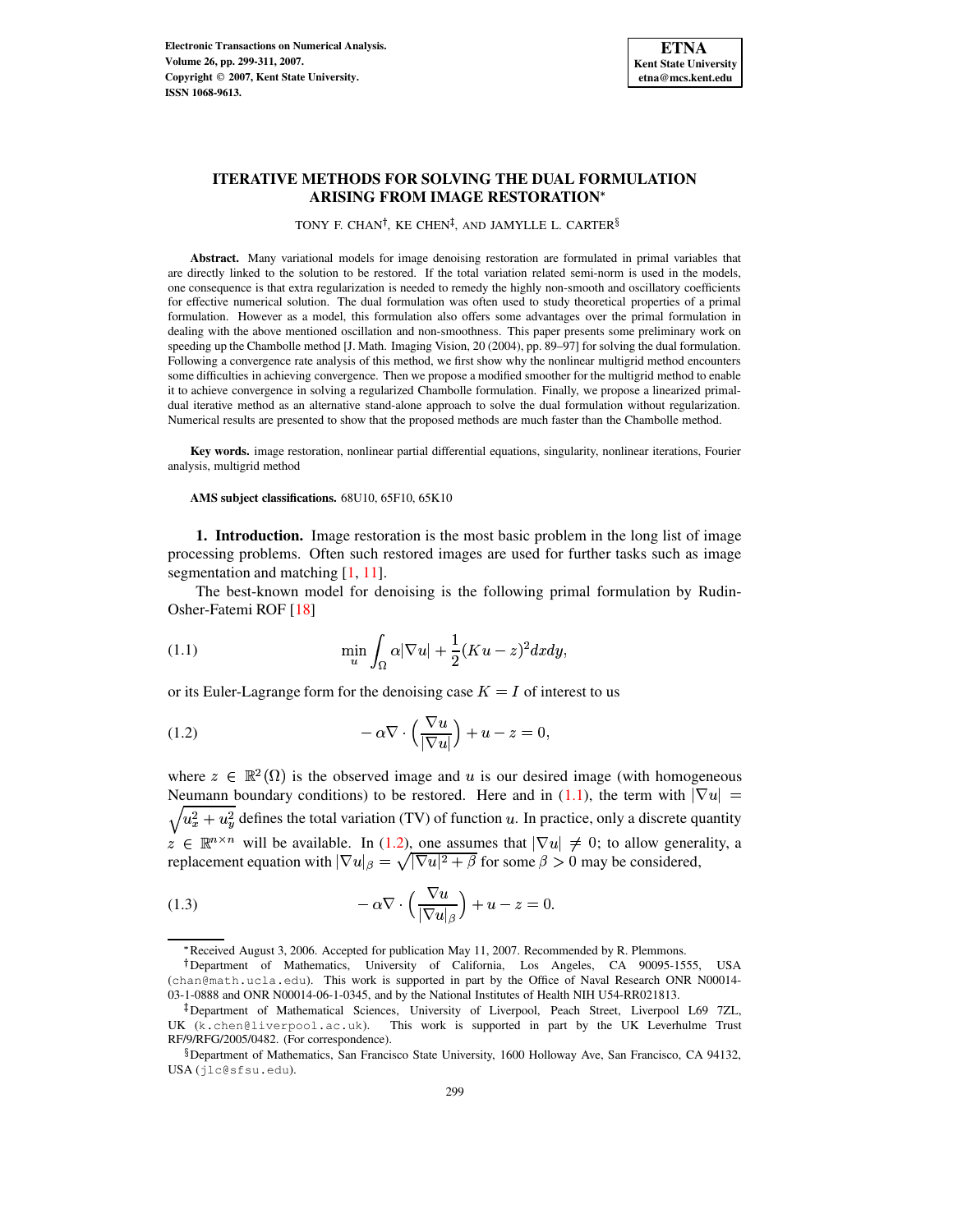Other non-minimization models may be proposed directly in the form of a differential equation, e.g., the Perona-Malik [\[17\]](#page-12-3) model for the same denoising problem takes the form

$$
\frac{\partial u}{\partial t} = \nabla \cdot \left[ D(|\nabla u|) \nabla u \right],
$$

where  $u = u(x, y, t), u(x, y, 0) = z$ , and the nonlinear diffusive coefficient D is designed to restore sharp edges in u. It turns out that these two kinds of models are closely related to restore sharp edges in u. It turns out that these two kinds of models are closely related [\[13\]](#page-12-4); see also [\[9,](#page-12-5) [19\]](#page-12-6) for more sophisticated models than ROF [\[18\]](#page-12-2) for denoising. Here we are mainly concerned with the ROF model.

There exist many numerical methods for solving both  $(1.1)$  and  $(1.2)$ ; see [\[6,](#page-12-7) [7,](#page-12-8) [8\]](#page-12-9) for detailed surveys and the references therein. Here we shall address the question of how to solve the dual equation [\[5\]](#page-12-10) (details are discussed in the next section):

<span id="page-1-0"></span>(1.4) 
$$
-\nabla (\alpha \operatorname{div}(\boldsymbol{\omega}) - z) + |\nabla (\alpha \operatorname{div}(\boldsymbol{\omega}) - z)| \boldsymbol{\omega}_{i,j} = 0,
$$

where  $\omega = (\omega_1, \omega_2)$  is the dual variable and the restored solution will be given by  $u =$  $\alpha = (\alpha_1, \alpha_2)$  is the dual variable and the restorce solution with be given by  $\alpha =$ <br>div( $\omega$ ). The clear advantage of the dual formulation [\(1.4\)](#page-1-0) over the primal equation [\(1.3\)](#page-0-2) is that no such extra regularizing parameter  $\beta$  is needed and the dual equation appears more amenable—however, despite the appearance, as we shall see, the latter equation is deceptively challenging as far as finding efficient solvers is concerned. There exist few studies of this dual equation. In [\[16\]](#page-12-11), a non-smooth Newton method is considered but the achieved convergence is not yet quadratic. A related dual problem (for a different but slightly easier functional than the ROF model) has been studied recently in [\[14\]](#page-12-12).

**2. Review of the dual and related formulations.** Casting the primal formulation [\(1.2\)](#page-0-1) 2. **EXECUTE OF THE UGAT AND FORMULATION EXECUTE:**  $\alpha$  and  $\beta$  is a main approach used to study the theoretical properties of  $u$ . Here our aim is to address methods of solving the dual formulations effectively. We first review some previous studies and then present their connections. Although equation [\(1.4\)](#page-1-0) is com-monly known as the Chambolle's dual formulation, three other papers [\[4,](#page-12-13) [10,](#page-12-14) [15\]](#page-12-15) are closely connected to this formulation. We now review their connections for readers' convenience.

From Meyer's G-space theory [\[15\]](#page-12-15), the solution to model [\(1.2\)](#page-0-1) lies in the G-space, i.e.,

$$
u - z \in \mathcal{G} = \{ f | ||f||_{*} < \infty, \ f(x, y) = \nabla \cdot \mathbf{g} = \partial_{x} g_{1}(x, y) + \partial_{y} g_{2}(x, y), \ g_{1}, g_{2} \in L^{\infty} \},
$$

where  $\mathbf{g} = (g_1, g_2)$  and where  $\mathbf{g} = (g_1, g_2)$  and  $||f||_*$  is defined as the lower bound of all  $L^{\infty}(\Omega)$  norms of the function  $|g(x, y)| = \sqrt{g_1^2 + g_2^2}$ . Therefore it is valid to assume that

$$
(2.1) \t\t u = z + \gamma \nabla \omega
$$

for some  $\gamma$ ; it turns out that such a parameter is precisely  $-\alpha$  to coincide with [\[4,](#page-12-13) [5\]](#page-12-10).

<span id="page-1-1"></span>Upon introducing the dual variable  $\omega$  to replace the TV-term by applying the equality

$$
|\nabla u|=\max_{|\boldsymbol{\omega}|\leq 1}\boldsymbol{\omega}\cdot\nabla u
$$

to the ROF model  $(1.1)$  and interchanging the min and max, Carter [\[4\]](#page-12-13) derived (as in  $(2.1)$ )

$$
u=z-\alpha \nabla \boldsymbol{\omega}\;\! ,
$$

and then she proposed to numerically solve

<span id="page-1-2"></span>(2.2) 
$$
\max_{|\omega| \leq 1} \int_{\Omega} (\nabla \cdot \omega) z - \frac{\alpha}{2} (\nabla \cdot \omega)^2 dx dy.
$$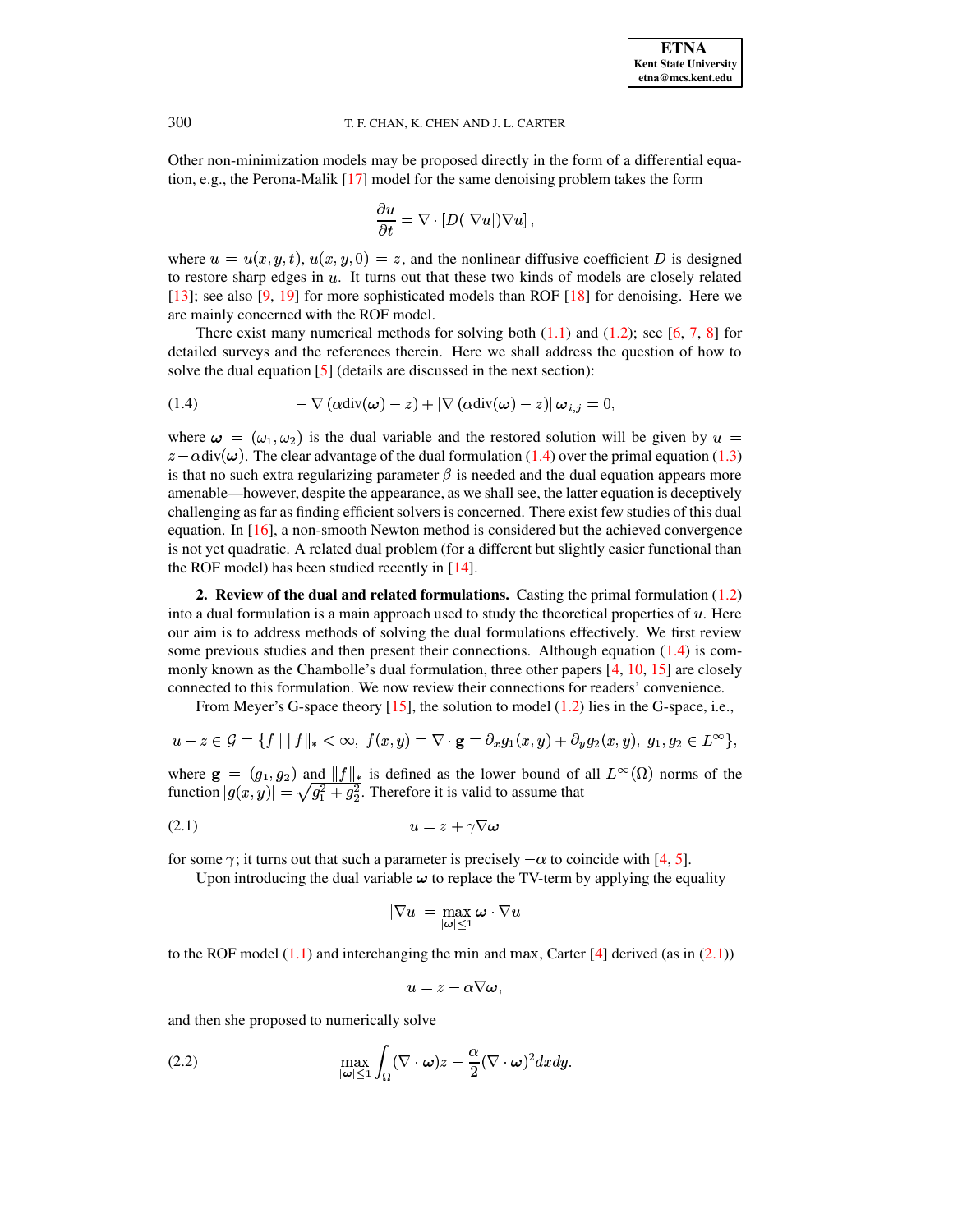| <b>ETNA</b>                  |
|------------------------------|
| <b>Kent State University</b> |
| etna@mcs.kent.edu            |

\$

### ITERATIVE METHODS FOR THE DUAL FORMULATION FROM IMAGE RESTORATION 301

Various unilevel (optimization) relaxation methods are considered for solving [\(2.2\)](#page-1-2) in [\[4\]](#page-12-13). It was not clear which method comes out as more robust than others for  $(2.2)$ .

In order to solve [\(1.1\)](#page-0-0), Chambolle [\[5\]](#page-12-10) starts by looking for the projection  $\pi_{\alpha}(z)$  =  $div(\omega)$ , with  $u = z - \pi_{\alpha}(z)$  in mind, from

<span id="page-2-1"></span>(2.3) 
$$
\min_{\boldsymbol{\omega}} \|\alpha \operatorname{div}(\boldsymbol{\omega}) - z\|_2^2, \qquad |\boldsymbol{\omega}_{i,j}| \leq 1 \ \forall (i,j),
$$

where  $|\omega_{i,j}| = \sqrt{(w_1)_{i,j}^2 + (w_2)_{i,j}^2}$ . It remains to solve the unconstrained KKT problem

$$
-\nabla \left(\alpha \mathrm{div}(\boldsymbol{\omega}) - z\right)_{i,j} + \delta_{i,j} \boldsymbol{\omega}_{i,j} = 0.
$$

Recognizing either  $\delta_{i,j} > 0$ ,  $|\omega_{i,j}| = \sqrt{\omega_1^2 + \omega_2^2} = 1$  or  $\delta_{i,j} = 0$ ,  $|\omega_{i,j}| < 1$ , Chambolle [\[5\]](#page-12-10) finds  $\delta_{i,j} = |\nabla (\text{div}(\boldsymbol{\omega}) - \frac{z}{\alpha})|_{i,j}$  and presents the dual formulation in the form

<span id="page-2-0"></span>(2.4) 
$$
-\left(\nabla(\text{div}(\boldsymbol{\omega})-\frac{z}{\alpha})\right)_{i,j}+\left|\nabla(\text{div}(\boldsymbol{\omega})-\frac{z}{\alpha})\right|_{i,j}\boldsymbol{\omega}_{i,j}=0,
$$

or at each pixel  $(i, j)$ 

$$
\begin{cases} \frac{\partial^2\omega_1}{\partial x^2} + \frac{\partial^2\omega_2}{\partial x \partial y} - \frac{1}{\alpha} \frac{\partial z}{\partial x} = \sqrt{\left(\frac{\partial^2\omega_1}{\partial x^2} + \frac{\partial^2\omega_2}{\partial x \partial y} - \frac{1}{\alpha} \frac{\partial z}{\partial x}\right)^2 + \left(\frac{\partial^2\omega_2}{\partial y^2} + \frac{\partial^2\omega_1}{\partial y \partial x} - \frac{1}{\alpha} \frac{\partial z}{\partial y}\right)^2} \omega_1, \\ \frac{\partial^2\omega_2}{\partial y^2} + \frac{\partial^2\omega_1}{\partial y \partial x} - \frac{1}{\alpha} \frac{\partial z}{\partial y} = \sqrt{\left(\frac{\partial^2\omega_1}{\partial x^2} + \frac{\partial^2\omega_2}{\partial x \partial y} - \frac{1}{\alpha} \frac{\partial z}{\partial x}\right)^2 + \left(\frac{\partial^2\omega_2}{\partial y^2} + \frac{\partial^2\omega_1}{\partial y \partial x} - \frac{1}{\alpha} \frac{\partial z}{\partial y}\right)^2} \omega_2. \end{cases}
$$

Using a semi-implicit time-marching scheme, the so-called Chambolle method [\[5\]](#page-12-10) proposes to solve the semi-implicit scheme

<span id="page-2-2"></span>
$$
(2.5) \quad \frac{\omega_{i,j}^{(k+1)} - \omega_{i,j}^{(k)}}{\tau} = \left(\nabla(\text{div}(\omega^{(k)}) - \frac{z}{\alpha})\right)_{i,j} - \left|\nabla(\text{div}(\omega^{(k)}) - \frac{z}{\alpha})\right|_{i,j} \omega_{i,j}^{(k+1)}
$$

or

$$
\boldsymbol{\omega}^{(k+1)}_{i,j} = \frac{\boldsymbol{\omega}^{(k)}_{i,j} + \tau \left(\nabla(\text{div}(\boldsymbol{\omega}^{(k)}) - \frac{z}{\alpha})\right)_{i,j}}{1 + \tau \left|\nabla(\text{div}(\boldsymbol{\omega}^{(k)}) - \frac{z}{\alpha}\right)\right|_{i,j}}.
$$

It is the purpose of this paper to address alternative methods for solving [\(2.4\)](#page-2-0).

**2.1. Equivalence of the Carter formulation to the Chambolle formulation.** To relate  $(2.2)$  to  $(2.3)$ , we change the sign of the functional in  $(2.2)$  to introduce the equivalent min problem and neglect the last term (not depending on  $\omega$ ),

$$
\min_{|\boldsymbol{\omega}| \leq 1} \int_{\Omega} \left[ \frac{\alpha^2}{2} (\nabla \cdot \boldsymbol{\omega})^2 - \alpha (\nabla \cdot \boldsymbol{\omega}) z \right] dx dy = \min_{|\boldsymbol{\omega}| \leq 1} \frac{1}{2} \int_{\Omega} \left[ (\alpha \nabla \cdot \boldsymbol{\omega} - z)^2 - z^2 \right] dx dy,
$$

which is clearly equivalent to the following problem:

$$
\min_{|\boldsymbol{\omega}|} \|\nabla \cdot \boldsymbol{\omega} - z\|_2^2, \qquad \quad |\boldsymbol{\omega}| \le 1.
$$

This is in turn the same as the Chambolle equation  $(2.3)$ , so, following the same argument, we arrive at

$$
-\left(\nabla(\text{div}(\boldsymbol{\omega})-\frac{z}{\alpha})\right)+\left|\nabla(\text{div}(\boldsymbol{\omega})-\frac{z}{\alpha})\right|\boldsymbol{\omega}=0.
$$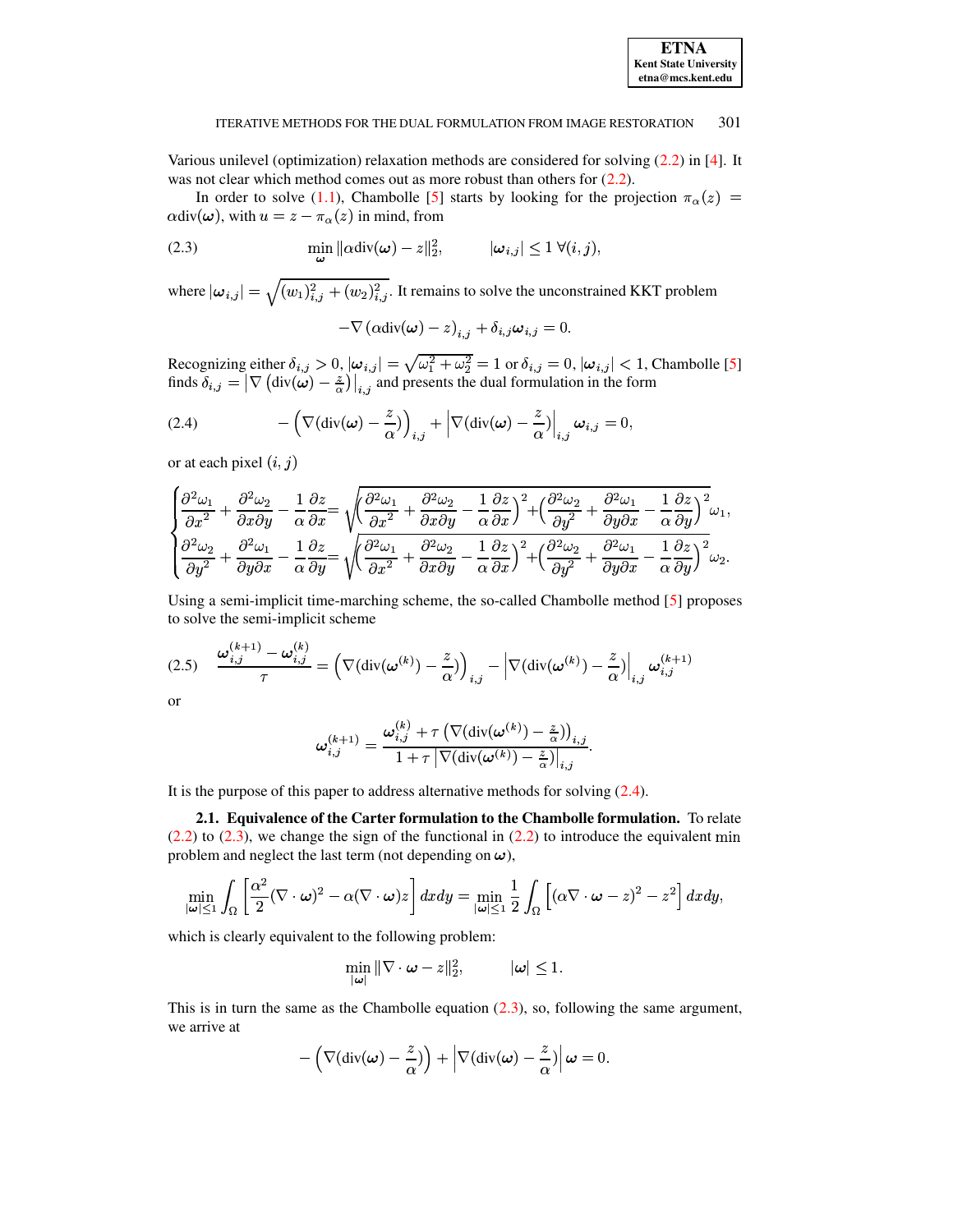**2.2. Equivalence of the primal-dual method [\[10\]](#page-12-14) to the Chambolle formulation.** To solve  $(1.3)$ , Chan-Golub-Mulet  $[10]$  proposed the primal-dual formulation

<span id="page-3-0"></span>(2.6) 
$$
\begin{cases} -\alpha \nabla \cdot \omega + u - z = 0, \\ \omega \sqrt{|\nabla u|^2 + \beta} - \nabla u = 0, \end{cases}
$$

in two variables  $(u, \omega)$  after introducing in [\(1.3\)](#page-0-2) the dual variable by  $\omega = \nabla u / \sqrt{|\nabla u|^2 + \beta}$  for some small  $\beta > 0$ . In fact, when  $|\nabla u| = \beta = 0$ , equation [\(2.6\)](#page-3-0) is still valid and is equivalent to [\(1.2\)](#page-0-1) when  $|\nabla u| \neq 0$  so we may let  $\omega = -\omega$  and rewrite [\(2.6\)](#page-3-0), for the purpose of modeling  $u$ , as

<span id="page-3-2"></span>(2.7) 
$$
\begin{cases} \alpha \operatorname{div}(\boldsymbol{\omega}) + u - z = 0, \\ \boldsymbol{\omega}|\nabla u| + \nabla u = 0, \end{cases}
$$

where one observes  $\nabla \cdot \boldsymbol{\omega} = \text{div}(\boldsymbol{\omega})$ . One can eliminate u in the second equation using the first equation, i.e.  $u = z - \alpha \text{div}(\omega)$ , to derive that

$$
\omega|\nabla(z-\alpha\mathrm{div}(\boldsymbol{\omega}))|+\nabla(z-\alpha\mathrm{div}(\boldsymbol{\omega}))=0, \text{ or } -\nabla(\alpha\mathrm{div}(\boldsymbol{\omega})-z)+|\nabla(z-\alpha\mathrm{div}(\boldsymbol{\omega}))|\boldsymbol{\omega}=0,
$$

which is evidently the same as the Chambolle formulation [\(2.4\)](#page-2-0) after scaling by  $\alpha$ .

**3. Nonlinear multigrid for the Chambolle's dual formulation.** We now turn to the main aim of this paper on developing a multigrid algorithm for the Chambolle formulation [\(2.4\)](#page-2-0):

$$
-\nabla \left(\alpha \mathrm{div}(\boldsymbol{\omega}) - z\right)_{i,j} + \left|\nabla(\mathrm{div}(\boldsymbol{\omega}) - \frac{z}{\alpha})\right|_{i,j} \boldsymbol{\omega}_{i,j} = 0.
$$

It turns out that this equation cannot be easily solved by a multigrid method as shown below. Simple smoothers such as Jacobi and Gauss-Seidel do not work; the experts [\[3\]](#page-12-16) are unfortunately not surprised about this as [\(2.4\)](#page-2-0) is degenerate. Then in the next section, after some analysis, we shall present alternative algorithms.

To proceed, it is convenient to denote the discretized version of this equation in the operator notation by

<span id="page-3-1"></span>
$$
\mathcal{N}_1 \mathbf{w}_1 = 0,
$$

where  $\mathbf{w}_1 = [(\omega_1)_{1,1}, (\omega_1)_{1,2}, \ldots, (\omega_1)_{n,n}, (\omega_1)_{n,n}]$  $\{(\omega_1, \omega_2)_{1,1}, (\omega_2)_{1,2}, \ldots, (\omega_2)_{n,n}\}^T$  denotes our sowhere  $w_1 = [\omega_1]_{1,1}, \omega_1]_{1,2}, \ldots, \omega_1]_{n,n}, \omega_2]_{1,1}, \omega_2]_{1,2}, \ldots, \omega_2]_{n,n}$  denotes our so<br>lution on the finest level 1 with  $n \times n$  pixels. Let  $n = 2^{L+2} - 1$ . We remark that  $\omega_1, \omega_2$ will have 0 Dirichlet boundary conditions so we shall assume the given image  $z \in \mathbb{R}^{n \times n}$  is embedded in a larger domain having a zero boundary condition at all sides. Let a standard coarsening strategy be used to generate a sequence of coarse levels  $k = 2, 3, \dots, L$  with the between the stategy between the sequence of coarse levels  $k = 2, 3, \dots, D$  with the set level has kth level containing  $n_k \times n_k$  pixels with  $n_k = 2^{L+2-k} - 1$  so that the coarsest level has  $n_L = 2^2 - 1 = 3$ . Similarly denote a level k discretization of [\(2.4\)](#page-2-0) by

$$
\mathcal{N}_k \mathbf{w}_k = 0.
$$

We use the standard nonlinear multilevel algorithm by Brandt [\[2\]](#page-12-17), as detailed in Chen [\[12,](#page-12-18) Alg. 6.2.8].

Start from an initial guess  $w_1$ . Assume we have set up these multigrid parameters:

- $\nu_1$  pre-smoothing steps on each level k (before restriction)
- $\nu_2$  post-smoothing steps on each level *k* (after interpolation)
- multigrid cycles on each level *k* or the cycling pattern (here  $\gamma = 1$ ).  $\gamma$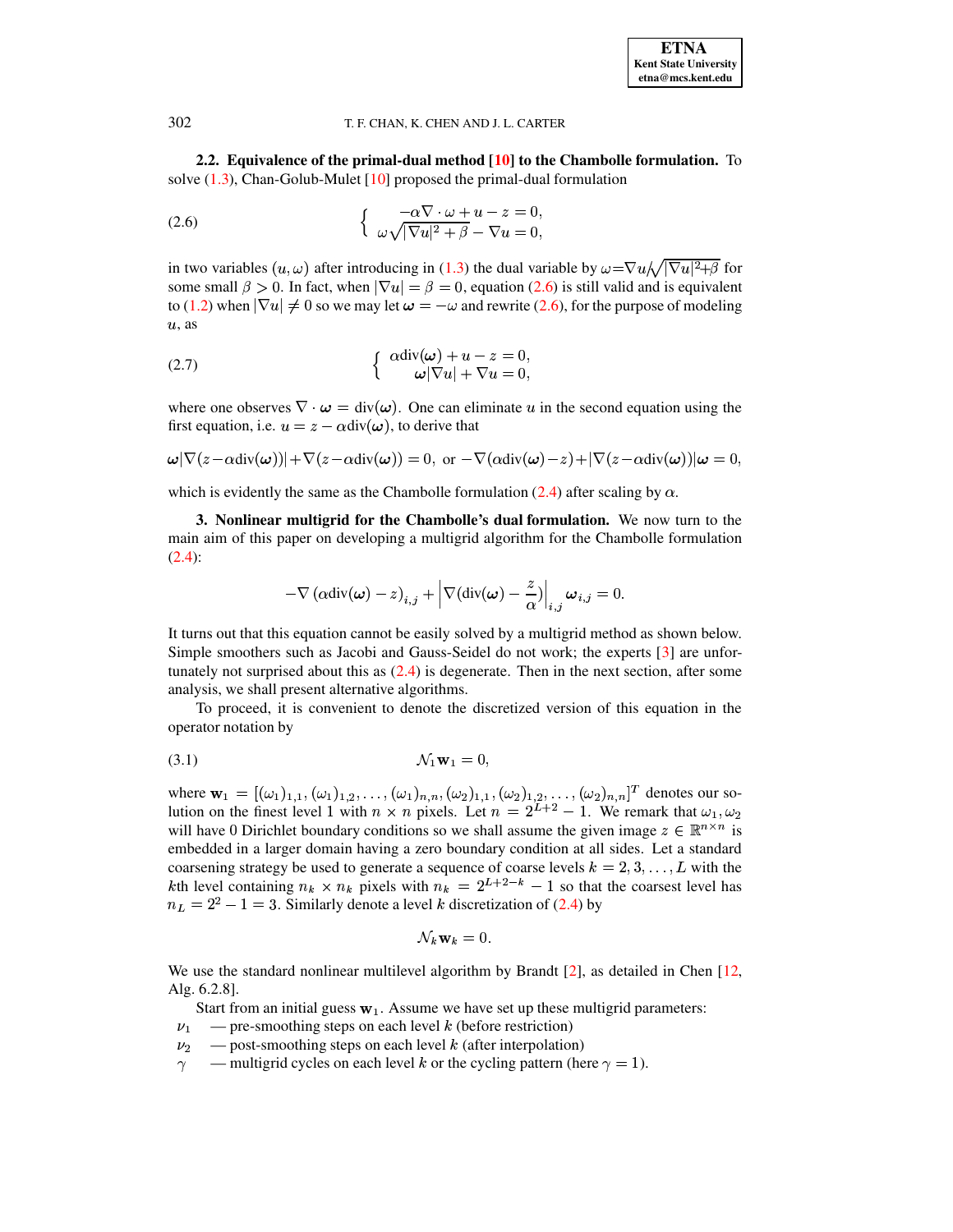# ALGORITHM 3.1 (Nonlinear Multigrid).

*1.* Based on the current approximation  $w_1$  to equation [\(3.1\)](#page-3-1), to do  $\ell$  steps of a  $\gamma$ -cycling *nonlinear multigrid, use for*  $\ell$  *times* 

$$
NMG({\bf w}_1, g_1, 1).
$$

<span id="page-4-0"></span>2. One step of a  $\gamma$ -cycling nonlinear multigrid NMG $(\mathbf{w}_k, g_k, k)$  proceeds as follows

 $if k = L, then$  $\mathbf{w}$   $\mathbf{k}$  ,  $\mathbf{q}$   $\mathbf{k}$  ,  $\mathbf{w}$  ,  $\mathbf{v}$  $= L$ , then<br>
— Solve on level L for  $w_L$  accurately ,  $\mathcal{N}_L w_L = g_L$ *else, on level k, do*  $P$ *Pre-smoothing*:  $\mathbf{w}_k = \text{Relax}_k^{\nu_1}(\mathbf{w}_k, g_k),$ <br>  $P_{\text{cortivit to the source grid, m} = P_k^{\nu_1}$ <sup>ª</sup>  $\begin{aligned} \text{\textendash} \textit{Restrict to the coarse grid,} \ \mathbf{w}_{k+1} = R_k^{k+1} \mathbf{w}_k \\ \text{\textendash} \textit{Compute } g_{k+1} = R_k^{k+1} \left( g_k - \mathcal{N}_k \mathbf{w}_k \right) + \mathcal{N}_{k+1} \mathbf{w}_{k+1}, \\ \text{Set the initial solution on level } k+1 \text{ as } \widetilde{\mathbf{w}}_k \textit{ or } \mathbf{w}_k. \end{aligned}$  $id, \mathbf{w}_{k+1} = R_k^{k+1} \mathbf{w}_k \ (g_k - \mathcal{N}_k \mathbf{w}_k) + \mathcal{N}_{k+1} \mathbf{w}_{k+1},$  $R^{k+1}$   $\mathbf{w}_k$  $m+1$   $m+1$  $\frac{1}{\sqrt{2}}$  Set the initial solution on level  $k + 1$  as  $\tilde{\mathbf{w}}_{k+1} = \mathbf{w}_{k+1}$ ,  $\overline{\text{L}}$  *— Implement*  $\gamma$  *steps of*  $NMG(\widetilde{\mathbf{w}}_{k+1}, g_{k+1}, k)$  $-\text{Add the residual correction, } \mathbf{w}_k = \mathbf{w}_k + P_{k+1}^k(\widetilde{\mathbf{w}}_{k+1} - \mathbf{w}_{k+1}),$ <br> $\text{Part we obtain } \mathbf{w}_k = \mathbf{w}_k + P_{k+1}^k(\widetilde{\mathbf{w}}_{k+1} - \mathbf{w}_{k+1}),$  $,a_{k+1}, k+1,$ <br>  $,a_{k+1}, k+1,$ *Post-smoothing* :  $\mathbf{w}_k = \text{Relax}_{k}^{\omega_2}(\mathbf{w}_k, g_k),$ *end if* <sup>Ã</sup> *end one step of*  $NMG(\mathbf{w}_k, g_k, k)$ .

Here we make the usual choice of the restriction operator  $R_k^{k+1}$  as the simple injection and operator  $P_{k+1}^k$  as the bilinear interpolation. It remains to discuss how to implement  $\text{Relax}_k^{\nu}(\mathbf{w}_k, g_k)$  which denotes a relaxation method applying to  $\mathcal{N}_k \mathbf{w}_k = g_k$  on level k for  $\nu$  $\text{Relax}_k^{\nu}(\mathbf{w}_k, g_k)$  which denotes a relaxation method applying to  $\mathcal{N}_k \mathbf{w}_k = g_k$  on level k for  $\nu$ { steps.

Some experiments conducted on relaxation methods show that the following methods are not suitable smoothers: point-wise Jacobi, Gauss-Seidel and the  $2 \times 2$  block Jacobi method. The natural choice appears to use the Chambolle iterations  $(2.5)$ .

Take  $\nu_1 = \nu_2 = 4$  and use 200 iterations on the coarsest level L. We found that the non-linear Algorithm [3.1](#page-4-0) fails to converge quickly. To exclude the possibility of  $\nabla$  (div $(\omega^{(k)}) - \frac{z}{\alpha}$ ) being small or zero, we considered modifying the Chambolle iteration [\(2.5\)](#page-2-2) to

<span id="page-4-1"></span>
$$
(3.2)\frac{\boldsymbol{\omega}_{i,j}^{(k+1)}-\boldsymbol{\omega}_{i,j}^{(k)}}{\tau}=\left(\nabla(\mathrm{div}(\boldsymbol{\omega}^{(k)})-\frac{z}{\alpha})\right)_{i,j}-\sqrt{\left|\nabla(\mathrm{div}(\boldsymbol{\omega}^{(k)})-\frac{z}{\alpha})\right|_{i,j}^2+\beta}\boldsymbol{\omega}_{i,j}^{(k+1)},
$$

where  $\beta = 10^{-3}$  is used. Again only minor improvements were observed. We show 2 test results in Figs. [3.1](#page-5-0) and [3.2,](#page-5-1) where the top plots use  $\beta = 0$  and the bottom  $\beta = 10^{-3}$ . Clearly there should be reasons why Algorithm [3.1](#page-4-0) converges slowly for  $\beta = 0$ .

**4. Convergence rate analysis and modified algorithms.** We first use Fourier analysis to gain some insight into the behavior of the Chambolle iterations and the associated Algorithm [3.1.](#page-4-0) Then this analysis is used to assist us to propose alternative algorithms that would converge.

**4.1. Fourier analysis.** Recall that the local Fourier analysis (LFA) aims to measure the largest amplification factor in a relaxation scheme [\[2,](#page-12-17) [12,](#page-12-18) [20\]](#page-12-19). Let the general Fourier component be

$$
\Phi_{\alpha,\beta}(x_\ell,y_m)=\exp\left(i\theta_\alpha\frac{x_\ell}{h}+i\theta_\beta\frac{y_m}{h}\right)=\exp\left(\frac{2i\alpha\ell\pi}{n}+\frac{2i\beta m\pi}{n}\right),
$$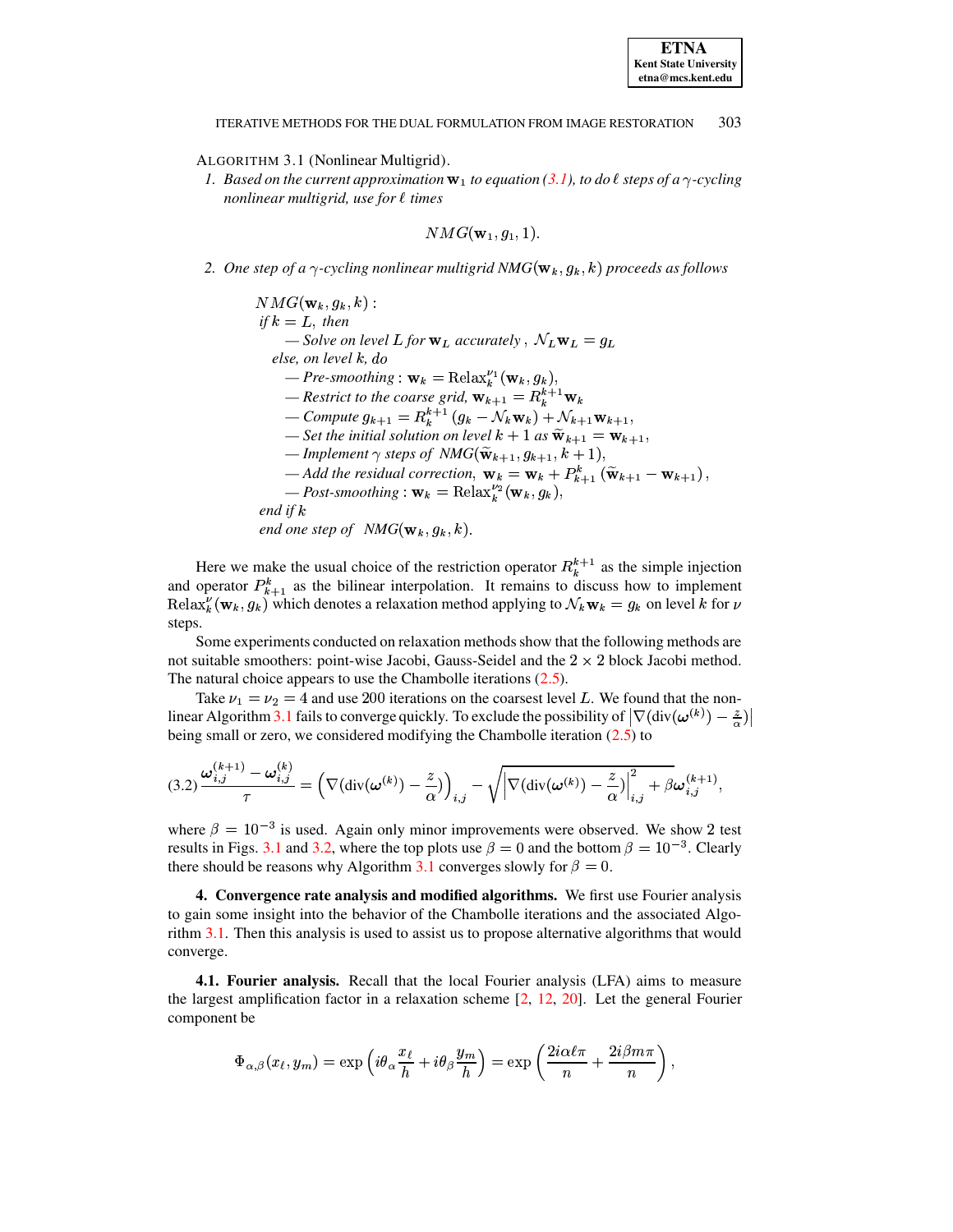

<span id="page-5-0"></span>FIG. 3.1. Test example 1 to show the slow convergence of the standard Algorithm 3.1, with the left, the center and the right plots displaying respectively the true image, the noisy image and the restored image by 40 cycles of MG. Here  $\alpha = 20$  and the residuals  $r_{\beta=0} = r_{\beta=10^{-3}} = 3.9$ .



<span id="page-5-1"></span>FIG. 3.2. Test example 2 to show the slow convergence of the standard Algorithm 3.1, with the left, the center and the right plots displaying respectively the true image, the noisy image and the restored image by 40 cycles of MG. Here  $\alpha = 40$  and the residuals  $r_{\beta=0} = r_{\beta=10^{-3}} = 3.3$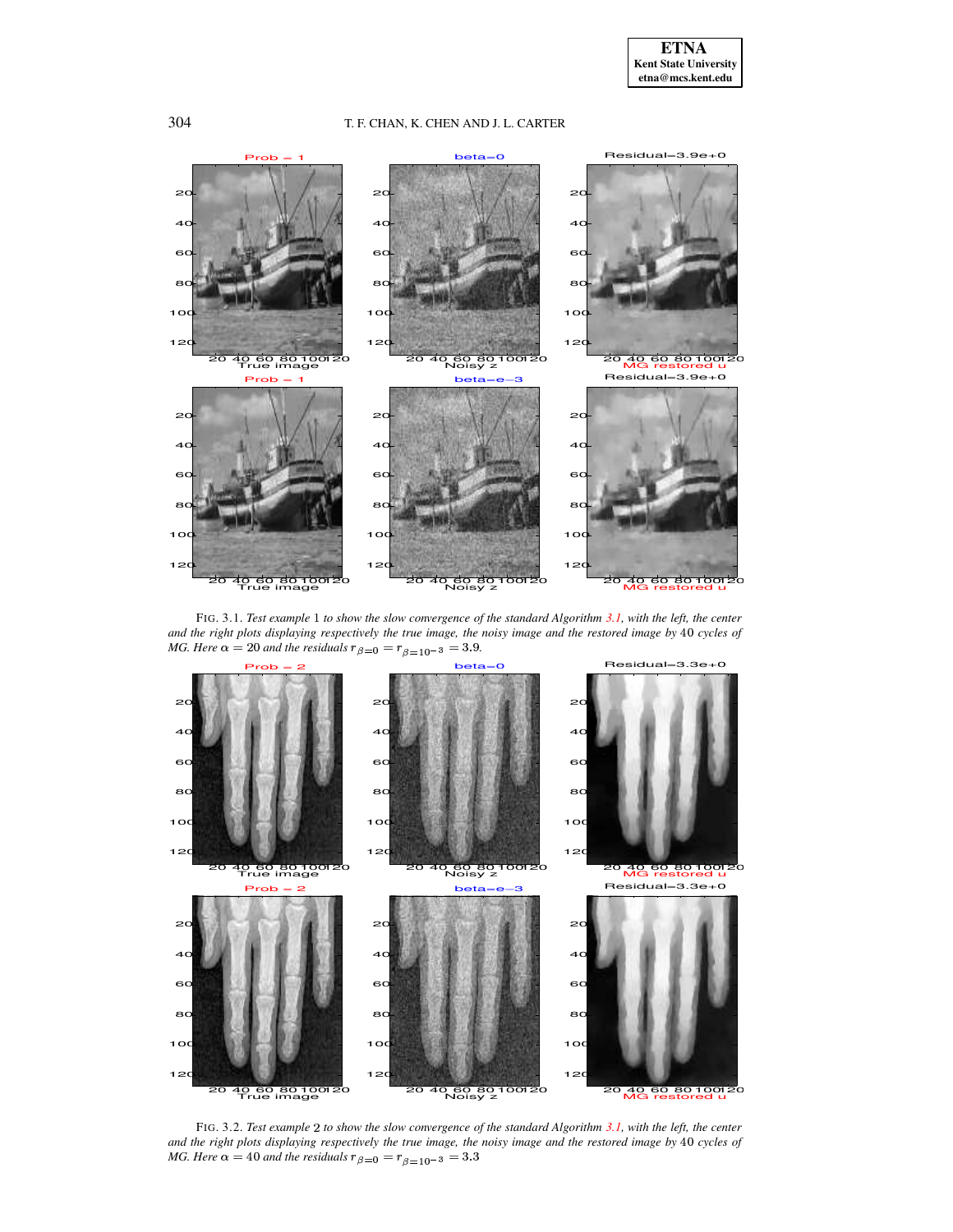| <b>ETNA</b>                  |
|------------------------------|
| <b>Kent State University</b> |
| etna@mcs.kent.edu            |

and define the local error functions by  $e_1^{(k)} = \omega_1 - \omega_1^{(k)}$  and  $e_2^{(k)} = \omega_2 - \omega_2^{(k)}$ . Here  $\theta_{\alpha} = 2\alpha\pi/n, \theta_{\beta} = 2\beta\pi/n \in [-\pi, \pi]$ . Then LFA involves expanding

$$
e_1^{(k)} = \sum_{\alpha,\beta=-n/2}^{n/2} (\psi_1^{(k)})_{\alpha,\beta} \Phi_{\alpha,\beta}(x_\ell, y_m), \quad e_2^{(k)} = \sum_{\alpha,\beta=-n/2}^{n/2} (\psi_2^{(k)})_{\alpha,\beta} \Phi_{\alpha,\beta}(x_\ell, y_m)
$$

in Fourier components. We shall first estimate the maximum spectral radius max $_{\alpha,\beta}$   $\rho(\mathcal{A}_{\alpha,\beta})$ where  $A_{\alpha,\beta}$ , of size 2 × 2, denotes the amplification matrix for our smoothing method for the dual system:

$$
\begin{bmatrix}\n(\psi_1^{(k+1)})_{\alpha,\beta} \\
(\psi_2^{(k+1)})_{\alpha,\beta}\n\end{bmatrix} = \mathcal{A}_{\alpha,\beta} \begin{bmatrix}\n(\psi_1^{(k)})_{\alpha,\beta} \\
(\psi_2^{(k)})_{\alpha,\beta}\n\end{bmatrix}.
$$

Consider the Chambolle smoothing iterations with a view to specify  $\psi_1, \psi_2$ :

<span id="page-6-1"></span>(4.1) 
$$
\begin{cases} \frac{\omega_1^{(k+1)} - \omega_1^{(k)}}{\tau} = \frac{\partial}{\partial x} \left( \frac{\partial \omega_1^{(k)}}{\partial x} + \frac{\partial \omega_2^{(k)}}{\partial y} - \frac{z}{\alpha} \right) - C \omega_1^{(k+1)}, \\ \frac{\omega_2^{(k+1)} - \omega_2^{(k)}}{\tau} = \frac{\partial}{\partial y} \left( \frac{\partial \omega_1^{(k)}}{\partial x} + \frac{\partial \omega_2^{(k)}}{\partial y} - \frac{z}{\alpha} \right) - C \omega_2^{(k+1)}, \end{cases}
$$

where  $C = \sqrt{\left(\frac{\partial}{\partial x}\left(\frac{\partial \omega_1^{(k)}}{\partial x} + \frac{\partial \omega_2^{(k)}}{\partial y} - \frac{z}{\alpha}\right)\right)^2 + \left(\frac{\partial}{\partial y}\left(\frac{\partial \omega_1^{(k)}}{\partial x} + \frac{\partial \omega_2^{(k)}}{\partial y} - \frac{z}{\alpha}\right)\right)^2}$  will be 'frozen' locally to implement the Fourier analysis [2]. The finite difference discretization takes the form

<span id="page-6-0"></span>
$$
(4.2)
$$
\n
$$
\begin{cases}\n\frac{(\omega_1^{(k+1)})_{i,j} - (\omega_1^{(k)})_{i,j}}{\tau} = \frac{(\omega_1^{(k)})_{i+1,j} + (\omega_1^{(k)})_{i-1,j} - 2(\omega_1^{(k)})_{i,j}}{h^2} \\
-\frac{(\omega_2^{(k)})_{i+1,j} + (\omega_2^{(k)})_{i,j-1} - (\omega_2^{(k)})_{i,j} - (\omega_2^{(k)})_{i+1,j-1}}{h^2} \\
\frac{(\omega_2^{(k+1)})_{i,j} - (\omega_2^{(k)})_{i,j}}{\tau} = \frac{(\omega_2^{(k)})_{i,j+1} + (\omega_2^{(k)})_{i,j-1} - 2(\omega_2^{(k)})_{i,j}}{h^2} \\
+\frac{(\omega_1^{(k)})_{i+1,j} + (\omega_1^{(k)})_{i,j-1} - (\omega_1^{(k)})_{i,j} - (\omega_1^{(k)})_{i+1,j-1}}{h^2} \\
-\frac{D_y^+ z}{\alpha} - C\omega_2^{(k+1)}.\n\end{cases}
$$

Applying the Fourier analysis with  $h = 1$ ,  $n = 16$  on a  $n \times n$  grid to (4.2) leads to

$$
\begin{cases}\n(e_1^{(k+1)})_{i,j}(1+\tau C) = (e_1^{(k)})_{i,j}(1-2\tau) + \tau \left[ (e_1^{(k)})_{i+1,j} + (e_1^{(k)})_{i-1,j} \right] + \\
\tau \left[ (e_2^{(k)})_{i+1,j} + (e_2^{(k)})_{i,j-1} - (e_2^{(k)})_{i+1,j-1} - (e_2^{(k)})_{i,j} \right], \\
(e_2^{(k+1)})_{i,j}(1+\tau C) = (e_2^{(k)})_{i,j}(1-2\tau) + \tau \left[ (e_2^{(k)})_{i,j+1} + (e_2^{(k)})_{i,j-1} \right] + \\
\tau \left[ (e_1^{(k)})_{i-1,j} + (e_1^{(k)})_{i,j+1} - (e_1^{(k)})_{i-1,j+1} - (e_1^{(k)})_{i,j} \right],\n\end{cases}
$$

and further to

$$
(4.3) \ \mathcal{A}_{\alpha,\beta} = \left[ \begin{array}{cc} \frac{2 \,\tau \, \cos(\pi \, \alpha/8) + 1 - 2 \,\tau}{1 + C \,\tau} & \frac{\tau \left( e^{i \pi \, \alpha/8} + e^{-i \pi \, \beta/8} - 1 - e^{i \pi \, (\alpha - \beta)/8} \right)}{1 + C \,\tau} \\ \frac{\tau \left( e^{-i \pi \, \alpha} / 8 + e^{i \pi \, \beta/8} - 1 - e^{-i \pi \, (\alpha - \beta)/8} \right)}{1 + C \,\tau} & \frac{2 \,\tau \, \cos(\pi \, \beta/8) + 1 - 2 \,\tau}{1 + C \,\tau} \end{array} \right]
$$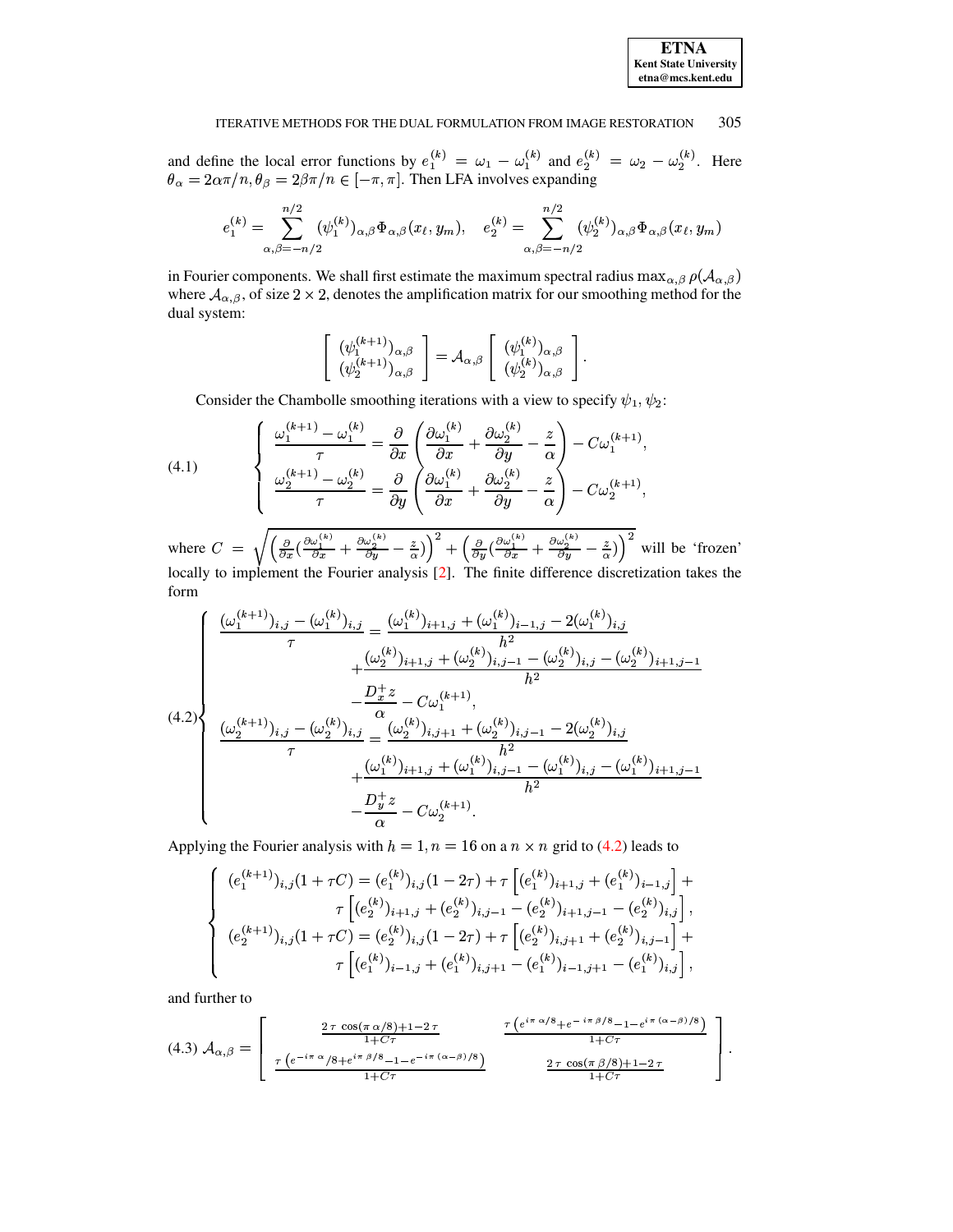<span id="page-7-0"></span>

| Minimal C value | $\max_{\alpha,\beta} \rho(\mathcal{A}_{\alpha,\beta})$ | Predicted iterations for $10^{-6}$ |
|-----------------|--------------------------------------------------------|------------------------------------|
| 10              | 0.4444                                                 | 17                                 |
|                 | 0.8889                                                 | 117                                |
| 1/2             | 0.9412                                                 | 228                                |
| 1/4             | 0.9697                                                 | 449                                |
| $10^{-1}$       | 0.9877                                                 | 1116                               |
| $10^{-2}$       | 0.9988                                                 | 11506                              |
| $10^{-3}$       | 0.9999                                                 | 138150                             |

TABLE 4.1 *Estimated smoothing rate of the Chambolle's method*

Then to compute the smoothing rate  $\max_{\alpha,\beta} \rho(A_{\alpha,\beta})$  in the high frequency range  $(\alpha,\beta) \in$  $[\pi, \pi] \setminus [-\pi/2, \pi/2]$ , we have to estimate this quantity numerically on same mesh grid and  $\begin{bmatrix} 1 & n_1 \\ n_2 & n_3 \\ n_4 \end{bmatrix}$  with  $\tau = 1/8$  as in [\[5\]](#page-12-10) we found that the convergence rate is identical to the smoothing rate shown in Table [4.1,](#page-7-0) where the last column shows the predicted number for the smoothing rate shown in Taste  $\frac{11}{11}$ , where the fast column shows the predicted named of iterations to reduce a residual by  $10^{-6}$ . Other numerical tests, based on using exact values for  $\omega$ , C at pixels where C is small, confirmed the sharpness of this last column. The results of  $\omega$ , C at pixels where C is small, confirmed the sharpness of this last column. The results confirm the belief that the behaviour of the dual equation is not similar to what is expected of an elliptic equation. This analysis also shows that when there are a substantial number of be an empire equation. This analysis also shows that when there are a substantial number of pixels at which  $C = |\nabla u| < 1/100$ , the smoothing rate of 0.9988 will be too close to 1, i.e., the Chambolle iterations fail to provide an effective smoother. This case will happen in Fig., the challfolio fictuations ran to provide an encelive smoother. This case with happen in<br>flat regions of the desired image u. Since such a quantity will gradually get small in such flat regions as iterations progress, one should observe that, correspondingly, the multigrid algorithm should become slower and slower. Indeed this phenomenon has been observed.

It remains to understand more of the nature of slow convergence of the Chambolle's It remains to anderstand more of the nature of slow convergence of the entantions iterations associated with small  $C$  and to propose new methods to speed up the iterations.

**4.2. Analysis for a modified smoother.** A simple generalization of Chambolle smoothing iterations is to introduce a parameter  $s \in \mathbb{R}$  into the basic scheme

<span id="page-7-1"></span>(4.4)  

$$
\begin{cases}\n\frac{\omega_1^{(k+1)} - \omega_1^{(k)}}{\tau} = \frac{\partial}{\partial x} \left( \frac{\partial \omega_1^{(k)}}{\partial x} + \frac{\partial \omega_2^{(k)}}{\partial y} - \frac{z}{\alpha} \right) \\
- s\omega_1^{(k+1)} - C\omega_1^{(k+1)} + s\omega_1^{(k)} + f_1, \\
\frac{\omega_2^{(k+1)} - \omega_2^{(k)}}{\tau} = \frac{\partial}{\partial y} \left( \frac{\partial \omega_1^{(k)}}{\partial x} + \frac{\partial \omega_2^{(k)}}{\partial y} - \frac{z}{\alpha} \right) \\
-s\omega_2^{(k+1)} - C\omega_2^{(k+1)} + s\omega_2^{(k)} + f_2,\n\end{cases}
$$

where  $s = f_1 = f_2 = 0$  reduce to [\(2.4\)](#page-2-0) on the finest level,  $f_1, f_2$  are normal  $_2$  are normally not 0 on coarse levels and

$$
C=\sqrt{\Big(\frac{\partial}{\partial x}(\frac{\partial \omega_1^{(k)}}{\partial x}+\frac{\partial \omega_2^{(k)}}{\partial y}-\frac{z}{\alpha})\Big)^2+\Big(\frac{\partial}{\partial y}(\frac{\partial \omega_1^{(k)}}{\partial x}+\frac{\partial \omega_2^{(k)}}{\partial y}-\frac{z}{\alpha})\Big)^2}.
$$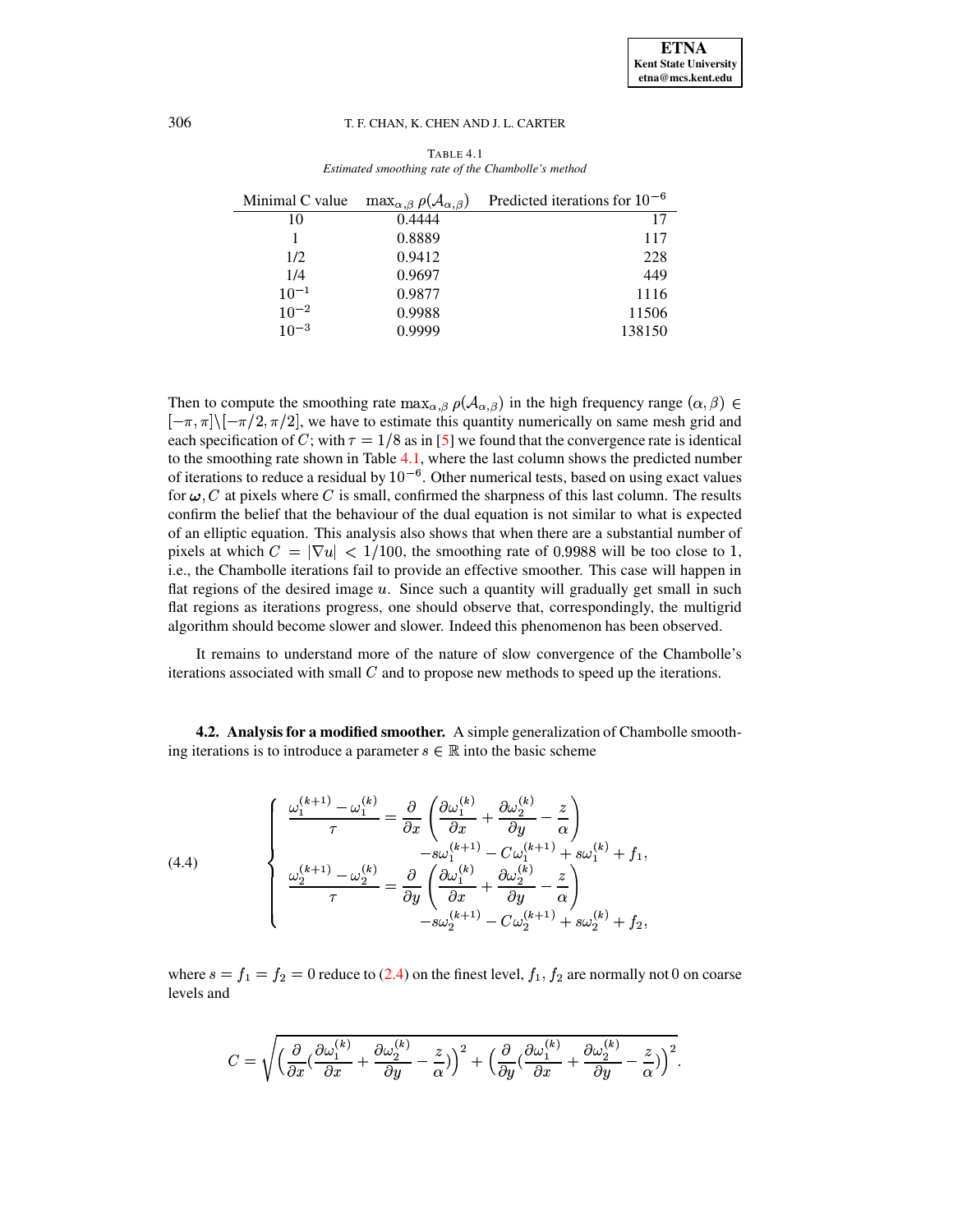TABLE 4.2 Estimated smoothing rate of a modified Chambolle type method with  $s = -4$ 

<span id="page-8-1"></span>

| Minimal C value | $\max_{\alpha,\beta} \rho(\mathcal{A}_{\alpha,\beta})$ | Predicted iterations for $10^{-6}$ |
|-----------------|--------------------------------------------------------|------------------------------------|
| 10              | 0.2857                                                 | 11                                 |
|                 | 0.8000                                                 | 62                                 |
| 1/2             | 0.8889                                                 | 117                                |
| 1/4             | 0.9412                                                 | 228                                |
| $10^{-1}$       | 0.9756                                                 | 559                                |
| $10^{-2}$       | 0.9980                                                 | 6901                               |
| $10^{-3}$       | 0.9998                                                 | 69071                              |

The finite difference discretization similar to  $(4.2)$  takes the form

<span id="page-8-0"></span>
$$
(4.5)
$$
\n
$$
\begin{cases}\n\frac{(\omega_1^{(k+1)})_{i,j} - (\omega_1^{(k)})_{i,j}}{\tau} = \frac{(\omega_1^{(k)})_{i+1,j} + (\omega_1^{(k)})_{i-1,j} - 2(\omega_1^{(k)})_{i,j}}{h^2} \\
+ \frac{(\omega_2^{(k)})_{i+1,j} + (\omega_2^{(k)})_{i,j-1} - (\omega_2^{(k)})_{i,j} - (\omega_2^{(k)})_{i+1,j-1}}{h^2} \\
-\frac{D_x^+ z}{\alpha} - s\omega_1^{(k+1)} - C\omega_1^{(k+1)} + s\omega_1^{(k)} + f_1, \\
\frac{(\omega_2^{(k+1)})_{i,j} - (\omega_2^{(k)})_{i,j}}{\tau} = \frac{(\omega_2^{(k)})_{i,j+1} + (\omega_2^{(k)})_{i,j-1} - 2(\omega_2^{(k)})_{i,j}}{h^2} \\
+ \frac{(\omega_1^{(k)})_{i+1,j} + (\omega_1^{(k)})_{i,j-1} - (\omega_1^{(k)})_{i,j} - (\omega_1^{(k)})_{i+1,j-1}}{h^2} \\
-\frac{D_y^+ z}{\alpha} - s\omega_2^{(k+1)} - C\omega_2^{(k+1)} + s\omega_2^{(k)} + f_2.\n\end{cases}
$$

Applying the Fourier analysis to  $(4.5)$  leads to the matrix

$$
\mathcal{A}_{\alpha,\beta} = \begin{bmatrix}\n\frac{2 \tau \cos(\pi \alpha/8) + 1 + s\tau - 2\tau}{1 + C\tau + s\tau} & \frac{\tau (e^{i\pi \alpha/8} + e^{-i\pi \beta/8} - 1 - e^{i\pi (\alpha - \beta)/8})}{1 + C\tau + s\tau} \\
\frac{\tau (e^{-i\pi \alpha/8} + e^{i\pi \beta/8} - 1 - e^{-i\pi (\alpha - \beta)/8})}{1 + C\tau + s\tau} & \frac{2 \tau \cos(\pi \beta/8) + 1 + s\tau - 2\tau}{1 + C\tau + s\tau}\n\end{bmatrix}
$$

Then estimating  $\max_{\alpha,\beta} \rho(\mathcal{A}_{\alpha,\beta})$  in the high frequency range  $(\alpha,\beta) \in [-\pi,\pi]\setminus [-\pi/2,\pi/2]$ numerically gives the results in Table 4.2, where  $s = -4$  gives much improved rates than the standard Chambolle's iterations. Intuitively one might suggest that  $s = 2$  leads to a good smoother but this is not the case.

In experiments, the use of  $s = -4$  can indeed accelerate both the Chambolle iterations and the corresponding multigrid method by up to 50%.

4.3. Modified algorithms. In designing modified algorithms, the main consideration is how to overcome the slow convergence of the Chambolle type methods, either  $(4.1)$  or  $(4.4)$ , for small  $C$ .

4.3.1. A simple multigrid algorithm. Having analyzed the convergence and smoothing rates of the Chambolle's iterations, a simpler idea is to ensure that the  $C$  term is never too small, so that multigrid algorithms would converge quickly.

We reconsider the modified system  $(3.2)$ 

$$
\frac{\boldsymbol{\omega}_{i,j}^{(k+1)}-\boldsymbol{\omega}_{i,j}^{(k)}}{\tau}=\left(\nabla(\mathrm{div}(\boldsymbol{\omega}^{(k)})-\frac{z}{\alpha})\right)_{i,j}-\sqrt{\left|\nabla(\mathrm{div}(\boldsymbol{\omega}^{(k)})-\frac{z}{\alpha})\right|_{i,j}^2+\beta}~\boldsymbol{\omega}_{i,j}^{(k+1)}
$$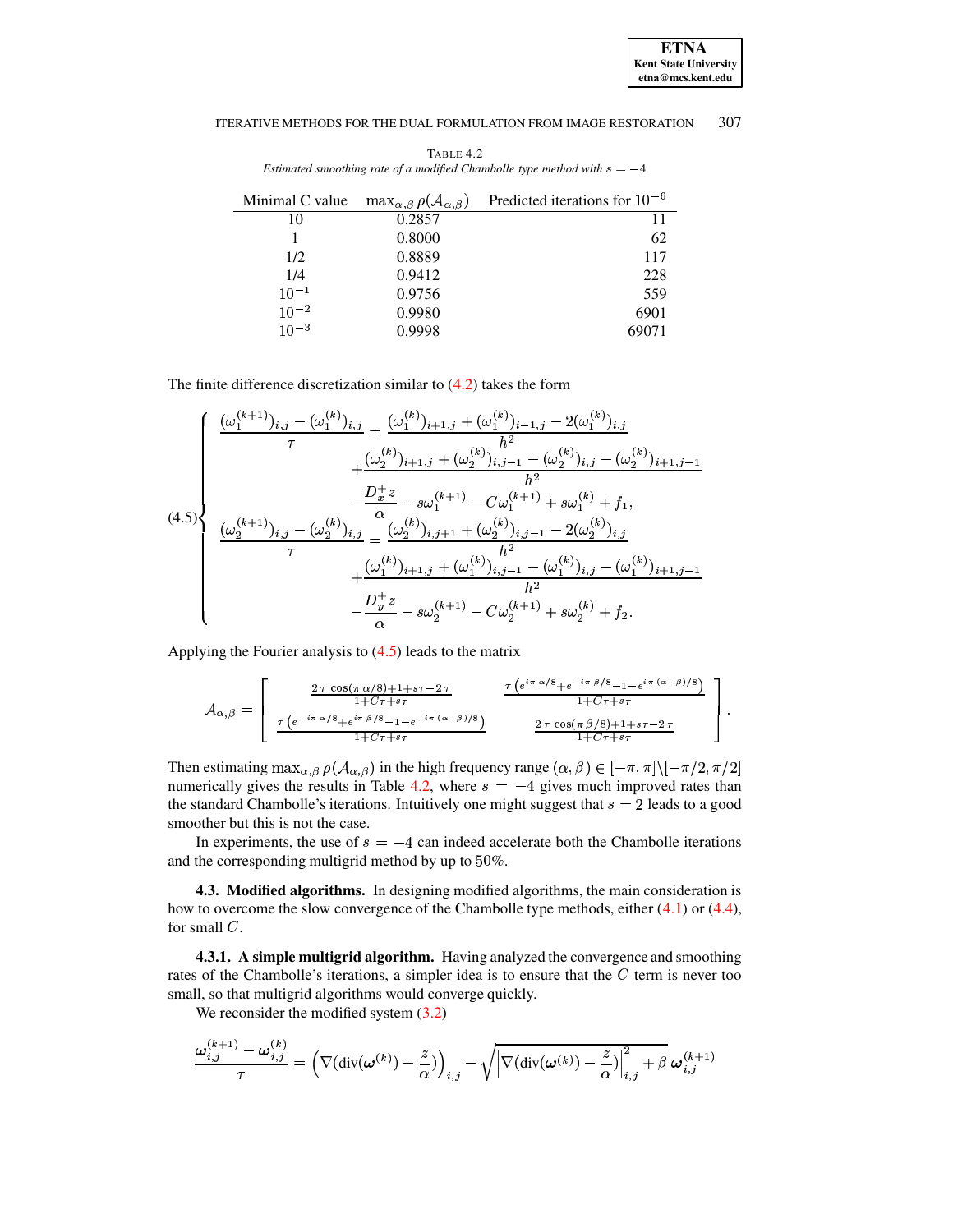and in particular (with  $s = -4$ )

<span id="page-9-1"></span>
$$
(4.6) \quad \frac{\omega_{i,j}^{(k+1)} - \omega_{i,j}^{(k)}}{\tau} = \left( \nabla(\text{div}(\omega^{(k)}) - \frac{z}{\alpha}) \right)_{i,j} - C_{\beta} \omega_{i,j}^{(k+1)} - s \omega_{i,j}^{(k+1)} + s \omega_{i,j}^{(k)},
$$

where  $\beta = 10^{-2}$  instead of  $\beta = 10^{-3}$  tried previously.

With this choice,  $C_{\beta} \ge 10^{-2}$  so the smoothing rate is  $\rho \le 0.998$  and 360 steps would reduce a residual by 0.4962 which resembles the smoothing rate by a Gauss-Seidel method for a Poisson's equation  $[2]$ . In practice, pre-smoothing steps ranging in  $4 - 40$  would be sufficient to generate a converging multigrid method.

**4.3.2. A semi-implicit method.** A natural idea to increase the 'implicitness' of the previous scheme  $(2.5)$  is by

$$
(4.7)\ \frac{\omega_{i,j}^{(k+1)}-\omega_{i,j}^{(k)}}{\tau}=\left(\nabla(\text{div}(\omega^{(k+1)})-\frac{z}{\alpha})\right)_{i,j}-\left|\nabla(\text{div}(\omega^{(k)})-\frac{z}{\alpha})\right|_{i,j}\omega_{i,j}^{(k+1)},
$$

which leads to no improvements over [\(2.5\)](#page-2-2). To understand the problem with  $C \approx 0$ , recogwhich ideas to no improvements over  $(2.5)$ . To understand the problem with  $\bar{C}$  is not been increased in the primal-dual system [\(2.7\)](#page-3-2)

$$
\begin{cases}\n\alpha \operatorname{div}(\boldsymbol{\omega}) + u - z = 0, \\
\nabla u + C \boldsymbol{\omega} = 0,\n\end{cases}\n\text{ or }\n\begin{cases}\n\alpha \operatorname{div}(\boldsymbol{\omega}^{(k+1)}) + u^{(k+1)} - z = 0, \\
\nabla u^{(k+1)} + C^{(k)} \boldsymbol{\omega}^{(k+1)} = 0.\n\end{cases}
$$

Put into matrix form on discretization, the above system can be written as

<span id="page-9-0"></span>
$$
(4.8) \qquad \qquad \begin{bmatrix} I/\alpha & P & Q \\ U & C_1 & 0 \\ V & 0 & C_2 \end{bmatrix} \begin{bmatrix} u \\ \omega_1 \\ \omega_2 \end{bmatrix}^{(k+1)} = \begin{bmatrix} z/\alpha \\ 0 \\ 0 \end{bmatrix},
$$

where  $C_1, C_2$ , each of s ,  $C_2$ , each of size  $(n-1)n \times (n-1)n$ , denote two diagonal matrices consisted of entries of  $C^{(k)}$ ,  $P$ ,  $Q$  denote the divergence operator div and  $U$ ,  $V$  denote the gradient operator  $\nabla$  for vector forms of u, z, of size  $n^2 \times 1$ . Clearly if there are sufficiently large number of extremely small diagonal (or 0) entries in  $C_1$ ,  $C_2$  due to C, the coefficient matrix of the linearized primal-dual system [\(4.8\)](#page-9-0) will be singular!

One way to ensure that  $(4.8)$  is non-singular is to add a positive parameter  $\gamma$  on the main diagonal, so it becomes

<span id="page-9-2"></span>
$$
(4.9) \qquad \qquad \begin{bmatrix} I/\alpha & P & Q \\ U & C_1 + \gamma I & 0 \\ V & 0 & C_2 \end{bmatrix} \begin{bmatrix} u \\ \omega_1 \\ \omega_2 \end{bmatrix}^{(k+1)} = \begin{bmatrix} z/\alpha \\ \gamma \omega_1^{(k)} \\ 0 \end{bmatrix},
$$

which will have the same solution as  $(4.8)$  upon convergence. This purely algebraic consideration is in fact equivalent to solving the partially time-marching primal-dual system

$$
\left\{\begin{array}{rcl} \alpha {\rm div}(\omega^{(k+1)})+u^{(k+1)}&=&z,\\ \frac{\omega^{(k+1)}_1-\omega^{(k)}_1}{\tau}&=&-\frac{\partial u^{(k+1)}}{\partial x}-C^{(k)}\omega^{(k+1)}_1,\\ \frac{\partial u^{(k+1)}}{\partial y}+C^{(k)}\omega^{(k+1)}_2&=&0,\end{array}\right.
$$

if one chooses  $\tau \gamma = 1$ .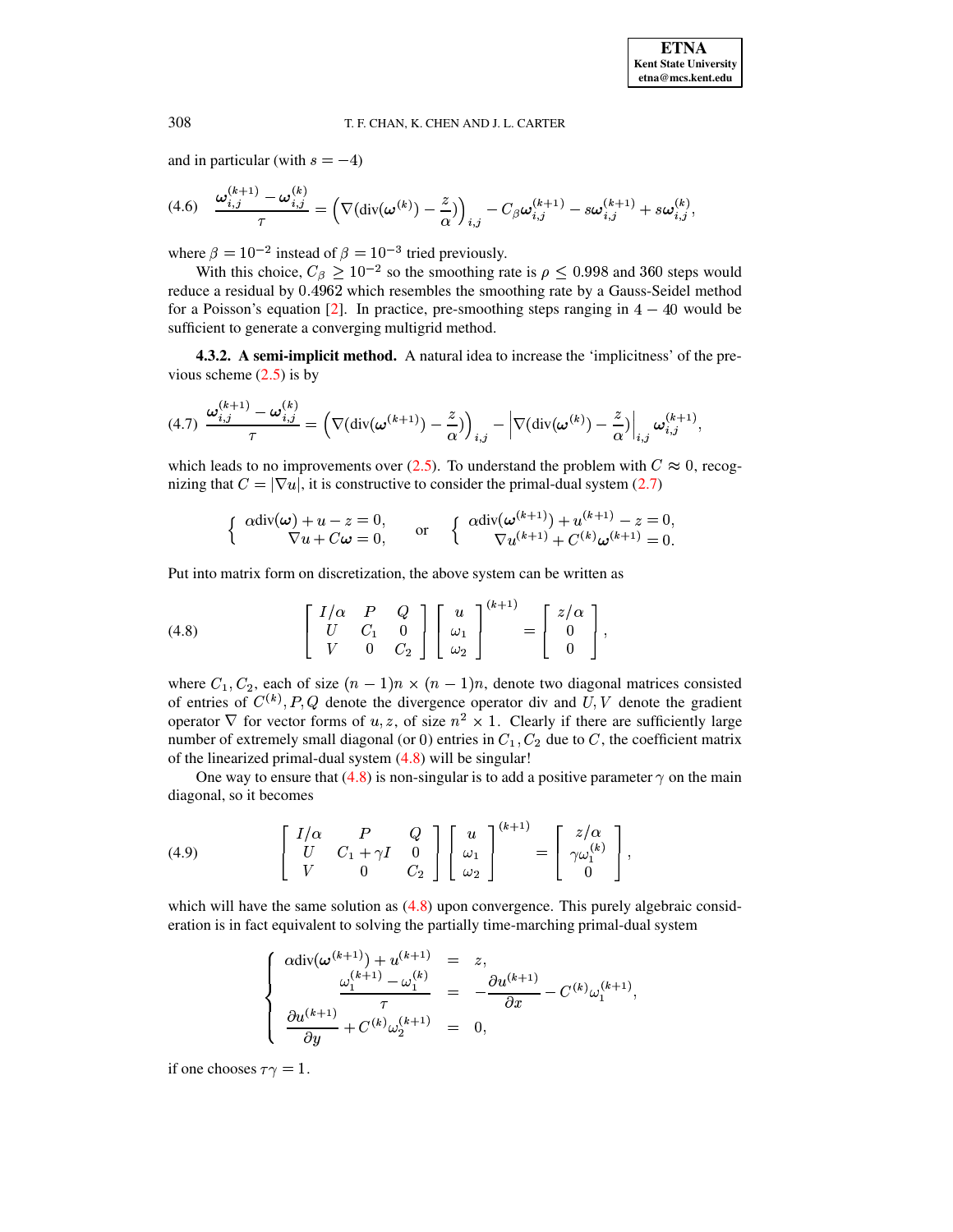<span id="page-10-0"></span>

| Problem                     | <b>Size</b> | Chambolle    |            |             |        | Multigrid  |             |
|-----------------------------|-------------|--------------|------------|-------------|--------|------------|-------------|
| number                      | $\it n$     | <b>Steps</b> | <b>CPU</b> | <b>PNSR</b> | Cycles | <b>CPU</b> | <b>PNSR</b> |
|                             | 63          | 55675        | 325.7      | 24.81       | 4      | 2.5        | 24.88       |
|                             | 128         | 121926       | 2473.8     | 26.94       | 4      | 9.1        | 27.06       |
|                             | 256         | 212544       | 22978.8    | 29.71       | 4      | 48.8       | 29.88       |
| $\mathcal{D}_{\mathcal{L}}$ | 63          | 38529        | 226.3      | 25.53       | 4      | 2.9        | 25.63       |
|                             | 128         | 82858        | 1675.4     | 27.60       | 5      | 9.7        | 27.64       |
|                             | 256         | 212887       | 20309.0    | 29.98       | 5      | 43.2       | 29.95       |

TABLE 5.1 *Comparison of a nonlinear multilevel algorithm to the Chambolle's method with tol=* $10^{-4}$ 

<span id="page-10-1"></span>

| TABLE 5.2                                                           |  |
|---------------------------------------------------------------------|--|
| Performance of a nonlinear multilevel algorithm with tol= $10^{-4}$ |  |

| Problem                     | Size             | Multigrid |            |             |  |
|-----------------------------|------------------|-----------|------------|-------------|--|
| number                      | $\boldsymbol{n}$ | Cycles    | <b>CPU</b> | <b>PNSR</b> |  |
|                             | 511              | 5         | 158.9      | 32.90       |  |
|                             | 1023             | 5         | 1277.6     | 35.75       |  |
|                             | 2047             | 6         | 8365.2     | 36.38       |  |
| $\mathcal{D}_{\mathcal{L}}$ | 511              | 5         | 163.0      | 32.43       |  |
|                             | 1023             | 5         | 1284.3     | 34.55       |  |
|                             | 2047             |           | 8191.6     | 36.78       |  |

**5. Numerical experiments.** In this section, we shall first compare Algorithm [3.1](#page-4-0) using the smoother  $(4.6)$  with the Chambolle's iterative method  $(2.5)$  in both solution quality and speed of convergence. Then we demonstrate the performance of Algorithm [3.1](#page-4-0) for some large images which cannot be processed by the Chambolle's iterative method  $(2.5)$  in an acceptable amount of time. Finally we present some preliminary results from using the linearized primaldual iterations [\(4.9\)](#page-9-2) as an iterative method, whose effective use in a multilevel algorithm will be the subject of future work.

We shall use the two examples shown in Figs. [3.1](#page-5-0)[-3.2](#page-5-1) in our experiments. The stopping criterion will be based on reducing the static residual, i.e.,  $(2.4)$ , to below a tolerance tol. Restoration performance is quantitatively measured by the peak signal-to-noise ratio (PSNR)

$$
PSNR = PSNR(r, u) = 10 \log_{10} \frac{255^2}{\frac{1}{mn} \sum_{i,j} (r_{i,j} - u_{i,j})^2}
$$

where  $r_{i,j}$  and  $u_{i,j}$  denote the pixel values of the restored image and the original image where  $r_{i,j}$  and  $u_{i,j}$  denote the pixel values of the restored image and the respectively, with  $u, r \in \mathbb{R}^{m \times n}$ . Here we assume  $r_{i,j}, u_{i,j} \in [0, 255]$ .

*Comparison*. We take several resolutions of the same problems and display the results in Table [5.1.](#page-10-0) Clearly one observes that the multigrid method is much more efficient than the Chambolle's method for delivering the same quality (PSNR) of restoration.

*Large images*. From the values of CPU in Table [5.1,](#page-10-0) one may envisage that getting the results  $\frac{1}{2}$  for  $n \geq 511$  by Chambolle's method can take many days, especially for small tol (we should remark that there are practical situations where restored results are already acceptable before convergence). Instead, we test the examples with large  $n$  for the multigrid method and show the results in Table  $5.2$ . Clearly one sees that the efficiency scales well with  $n$ . The restored  $n \times n$  images for  $n = 1023$  are also shown in Fig. [5.1.](#page-11-0)

*Performance of linearized primal-dual iterations*. Finally we test the linearized primal-dual method (LPD) [\(4.9\)](#page-9-2) and show some results in Table [5.3.](#page-11-1) For the same tol= $10^{-4}$ , we see that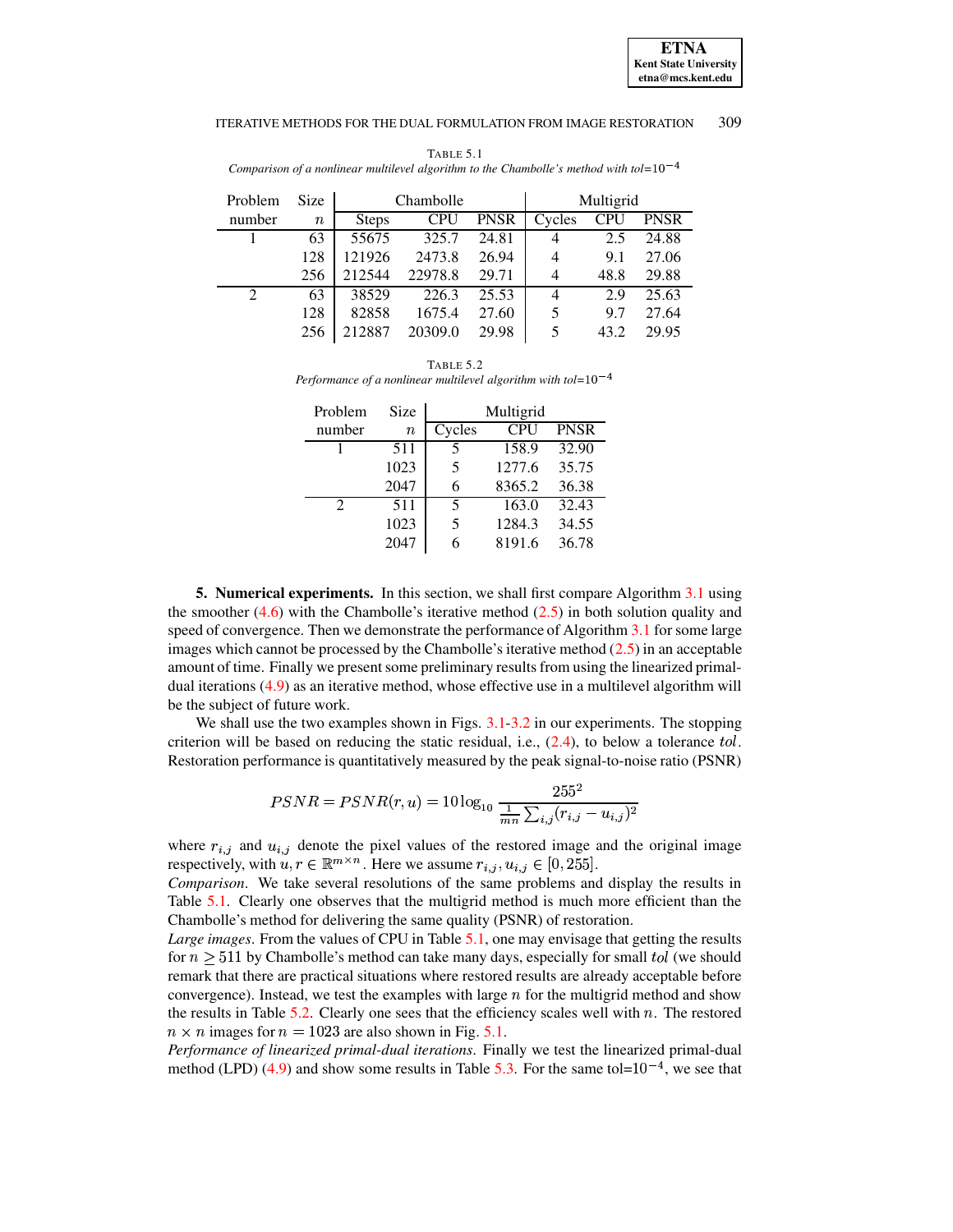

<span id="page-11-1"></span><span id="page-11-0"></span>FIG. 5.1. *Restored results from a multigrid method, with the left and the right plots displaying respectively* the noisy image and the restored image by 4 cycles of MG. Here  $\beta = 10^{-2}$  for both problems. For problem 1:  $\alpha = 20$ , psnr(z) = 22.1, psnr( $u_{MG}$ ) = 33.9 and cpu( $u_{MG}$ ) = 1151.95. For problem 2:  $\alpha = 40$ , psnr(z) =  $22.1, psnr(u_{MG}) = 30.5$  and  $cpu(u_{MG}) = 1158.15$ .

| Problem                     | Size             |              | <b>LPD</b> |             |
|-----------------------------|------------------|--------------|------------|-------------|
| number                      | $\boldsymbol{n}$ | <b>Steps</b> | <b>CPU</b> | <b>PNSR</b> |
|                             | 63               | 255          | 198.0      | 24.81       |
|                             | 127              | 348          | 1481.9     | 26.94       |
|                             | 255              | 432          | 11040.4    | 29.71       |
| $\mathcal{D}_{\mathcal{L}}$ | 63               | 261          | 191.2      | 25.53       |
|                             | 127              | 340          | 1379.6     | 27.60       |
|                             | 255              | 461          | 11300.6    | 29.98       |

TABLE 5.3 *Performance* of a linearized primal-dual algorithm with  $tol=10^{-4}$ 

LPD takes much less iterations then the Chambolle's method; see Table [5.1.](#page-10-0)

**6. Conclusions.** This paper presented two iterative solvers for solving the dual formulation for image restoration. After giving a unified formulation of the dual problem, we analyzed the convergence rate of the widely-used Chambolle's method and found that  $= |\nabla u| \approx 0$  contributes to the slow convergence of the method. We then proposed an improved method suitable for use in multigrid methods to solve a regularized version of the dual formulation. We also considered a linearized primal-dual iteration method for the dual problem. Numerical results confirmed that the multigrid method with a modified Chambolle's